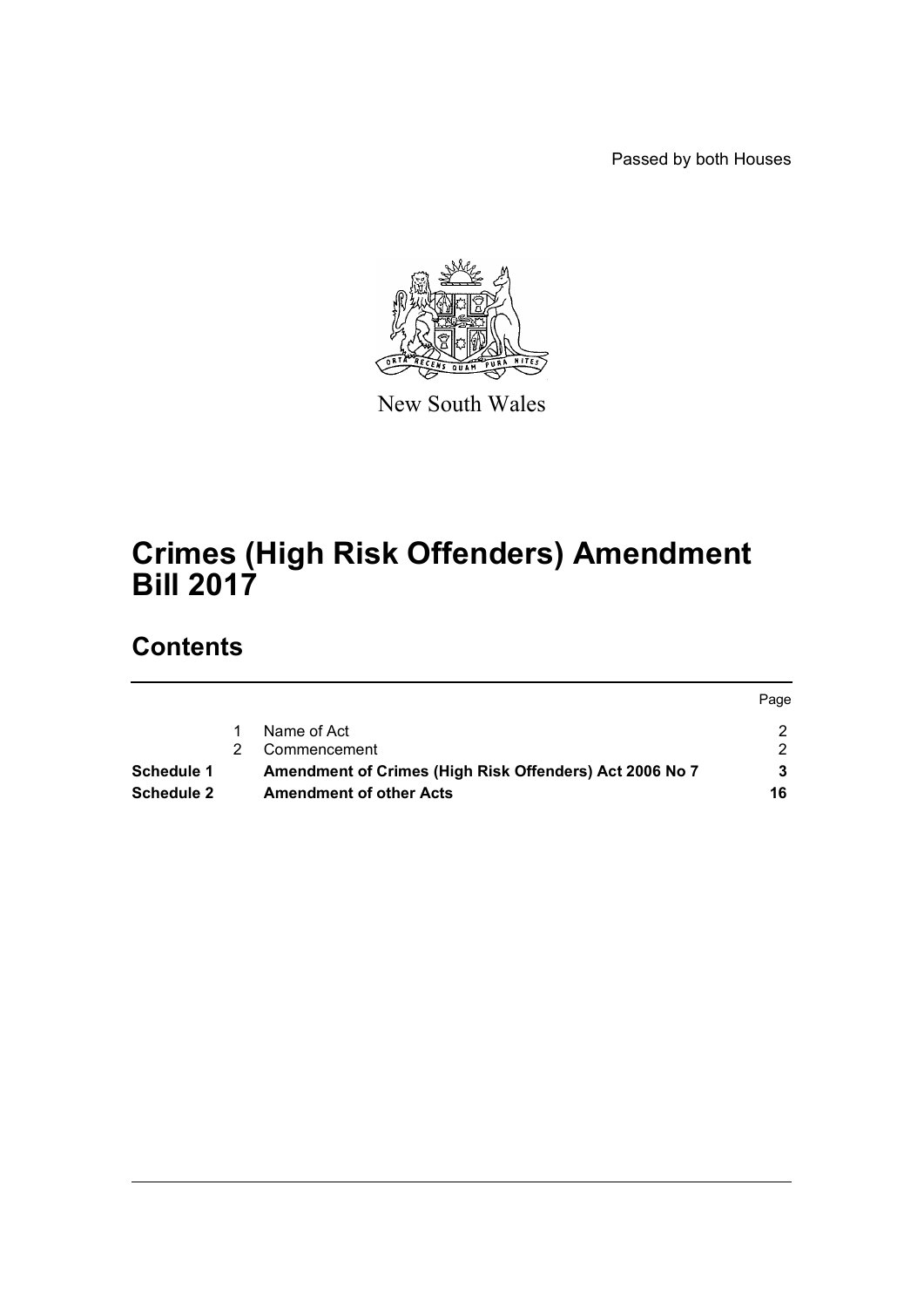*I certify that this public bill, which originated in the Legislative Assembly, has finally passed the Legislative Council and the Legislative Assembly of New South Wales.*

> *Clerk of the Legislative Assembly. Legislative Assembly, Sydney,* , 2017



New South Wales

# **Crimes (High Risk Offenders) Amendment Bill 2017**

Act No , 2017

An Act to amend the *Crimes (High Risk Offenders) Act 2006* to make further provision with respect to the supervision and detention of high risk sex offenders and high risk violent offenders; and for other purposes.

*I have examined this bill and find it to correspond in all respects with the bill as finally passed by both Houses.*

*Assistant Speaker of the Legislative Assembly.*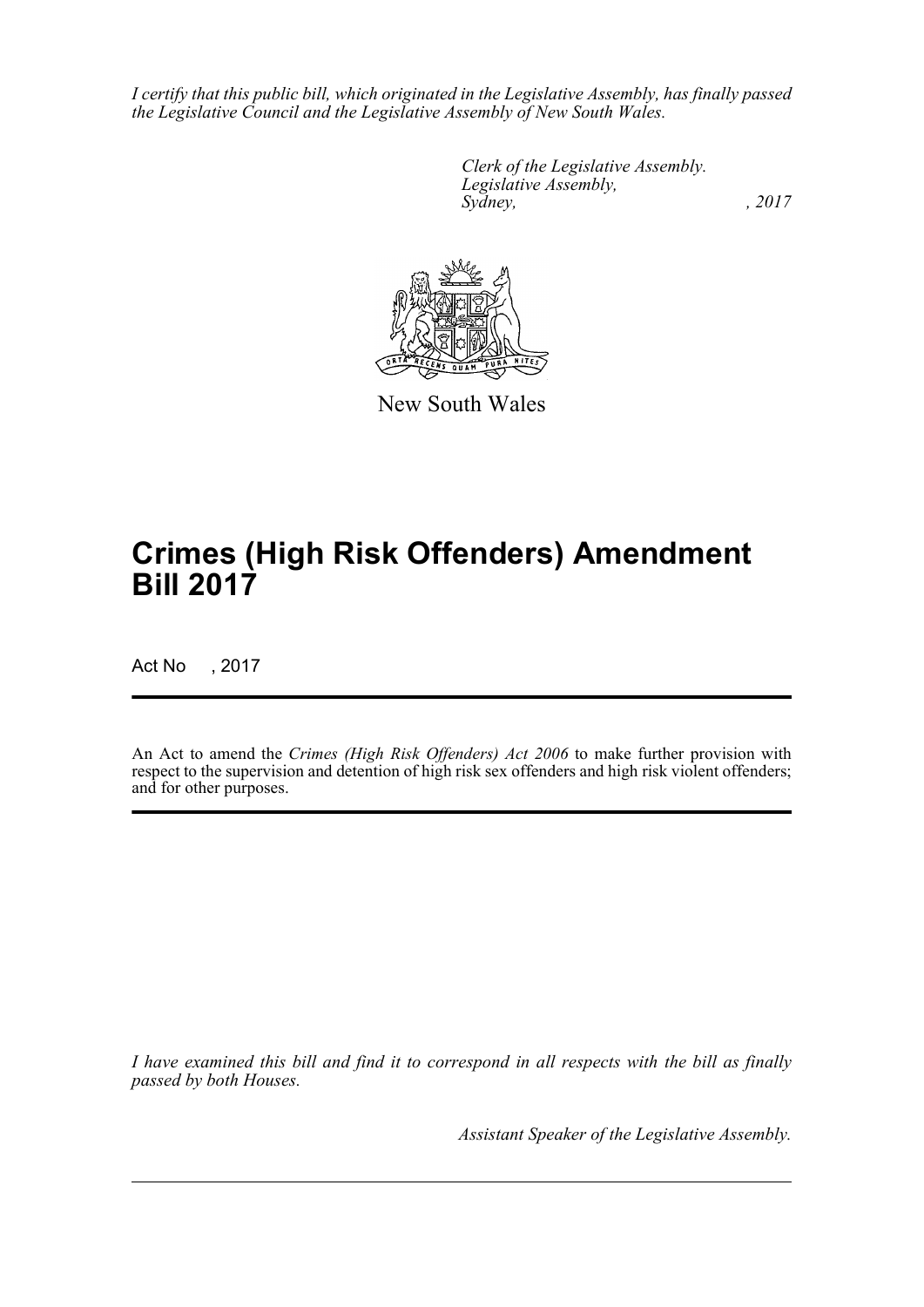## <span id="page-2-0"></span>**The Legislature of New South Wales enacts:**

## **1 Name of Act**

This Act is the *Crimes (High Risk Offenders) Amendment Act 2017*.

## <span id="page-2-1"></span>**2 Commencement**

This Act commences on a day or days to be appointed by proclamation.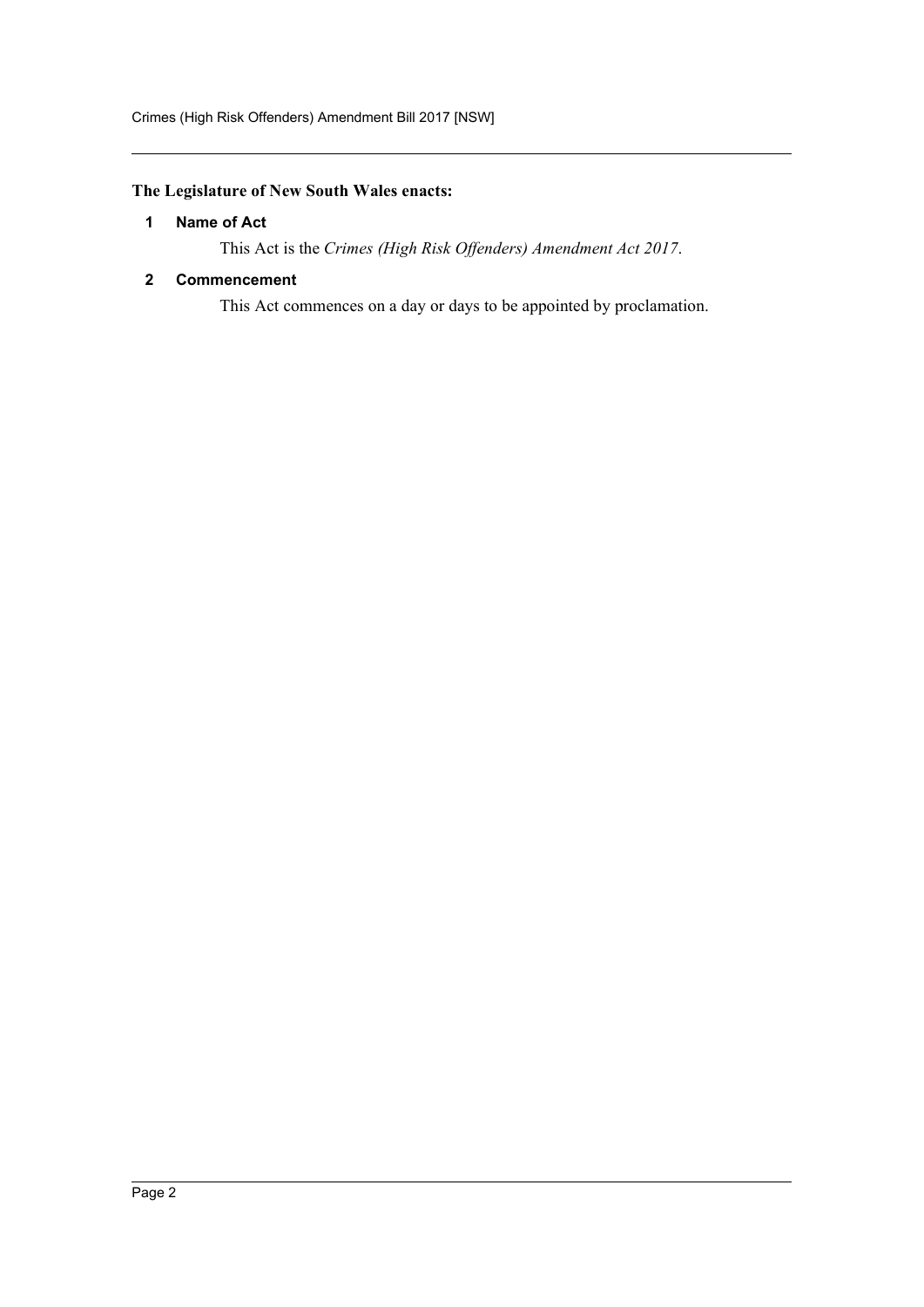# <span id="page-3-0"></span>**Schedule 1 Amendment of Crimes (High Risk Offenders) Act 2006 No 7**

## **[1] Section 4 Definitions**

Omit "section 5D or 5G" from the definition of *continuing detention order*. Insert instead "section 5C".

## **[2] Section 4, definition of "corrective services officer"**

Omit the definition. Insert instead:

*corrective services officer* means a correctional officer or community corrections officer within the meaning of the *Crimes (Administration of Sentences) Act 1999*.

## **[3] Section 4, definition of "extended supervision order"**

Omit "section 5C or 5F". Insert instead "section 5B".

## **[4] Section 4**

Omit the definitions of *high risk offender*, *high risk sex offender*, *high risk sex offender continuing detention order*, *high risk sex offender extended supervision order*, *high risk violent offender*, *high risk violent offender continuing detention order*, *high risk violent offender extended supervision order*, *sex offender* and *violent offender*.

## **[5] Section 4, definition of "interim detention order"**

Omit "or 18B".

## **[6] Section 4, definition of "interim supervision order"**

Omit "or 10B".

## **[7] Section 4, definition of "offender"**

Omit the definition. Insert instead: *offender*—see section 4A.

## **[8] Section 4, definition of "serious offence"**

Omit the definition. Insert instead:

### *serious offence* means:

- (a) a serious sex offence, or
- (b) a serious violence offence.

## **[9] Section 4 (2)**

Insert at the end of section 4:

(2) A reference in this Act to an *offender in lawful custody* includes, where used in relation to an offender who is subject to an extended supervision order or interim supervision order, a reference to the offender being in lawful custody during a period for which the offender is on remand for any offence.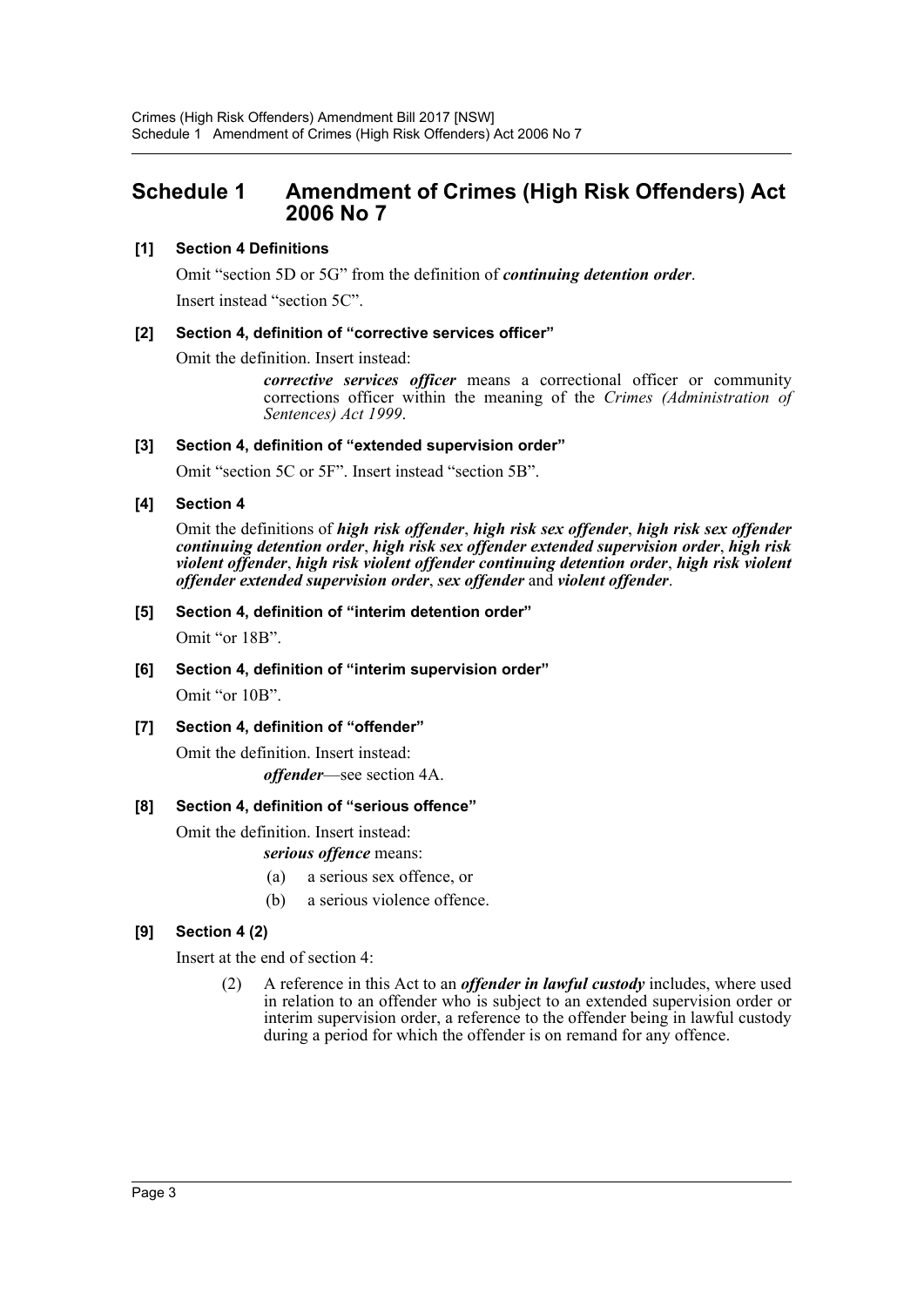## **[10] Section 4A**

Insert after section 4:

## **4A Meaning of "offender"**

For the purposes of this Act, an *offender* is a person who:

- (a) is of or above 18 years of age, and
- (b) has at any time been sentenced to imprisonment (not including a suspended or quashed sentence) to be served by way of full-time detention or intensive correction in the community (whether or not subject to a home detention condition) following the person's conviction for a serious offence.

## **[11] Section 5 Definitions of "serious sex offence" and "offence of a sexual nature"**

Insert after section 5 (1) (b):

- (b1) an offence against section 50BA of the *Crimes Act 1914* of the Commonwealth,
- (b2) an offence against section 71.8 of the *Commonwealth Criminal Code*,
- (b3) an offence against section 271.4 or 271.7 of the *Commonwealth Criminal Code*,
- (b4) an offence against section 272.8 (1) or (2), 272.10 (1), 272.11 (1), 272.12 (1) or (2), 272.13 (1) or (2),  $\frac{272.14}{1}$ , 272.15 (1), 272.19 (1) or 273.7 of the *Commonwealth Criminal Code*,
- (b5) an offence against section 471.22 (1), 471.24, 471.25, 474.24A (1), 474.25B (1), 474.26 or 474.27 (1), (2) or (3) of the *Commonwealth Criminal Code*,

## **[12] Section 5 (2) (h1)–(h5)**

Insert after section 5 (2) (h):

- (h1) an offence against section 50BB, 50BC, 50BD, 50DA or 50DB of the *Crimes Act 1914* of the Commonwealth,
- (h2) an offence against section 71.12 of the *Commonwealth Criminal Code*,
- (h3) an offence against section 272.9 (1) or (2), 272.18 (1), 272.20 (1) or (2), 273.5 or 273.6 of the *Commonwealth Criminal Code*,
- (h4) an offence against section 471.16 (1) or (2), 471.17 (1), 471.19 (1) or (2), 471.20 (1), 471.26, 474.19 (1), 474.20 (1), 474.22 (1), 474.23 (1), 474.25A (1) or (2) or 474.27A (1) of the *Commonwealth Criminal Code*,
- (h5) an offence against section 233BAB of the *Customs Act 1901* of the Commonwealth involving items of child pornography or child abuse material,

## **[13] Section 5 (3)**

Insert after section 5 (2):

(3) In this section:

*Commonwealth Criminal Code* means the *Criminal Code* set out in the Schedule to the *Criminal Code Act 1995* of the Commonwealth.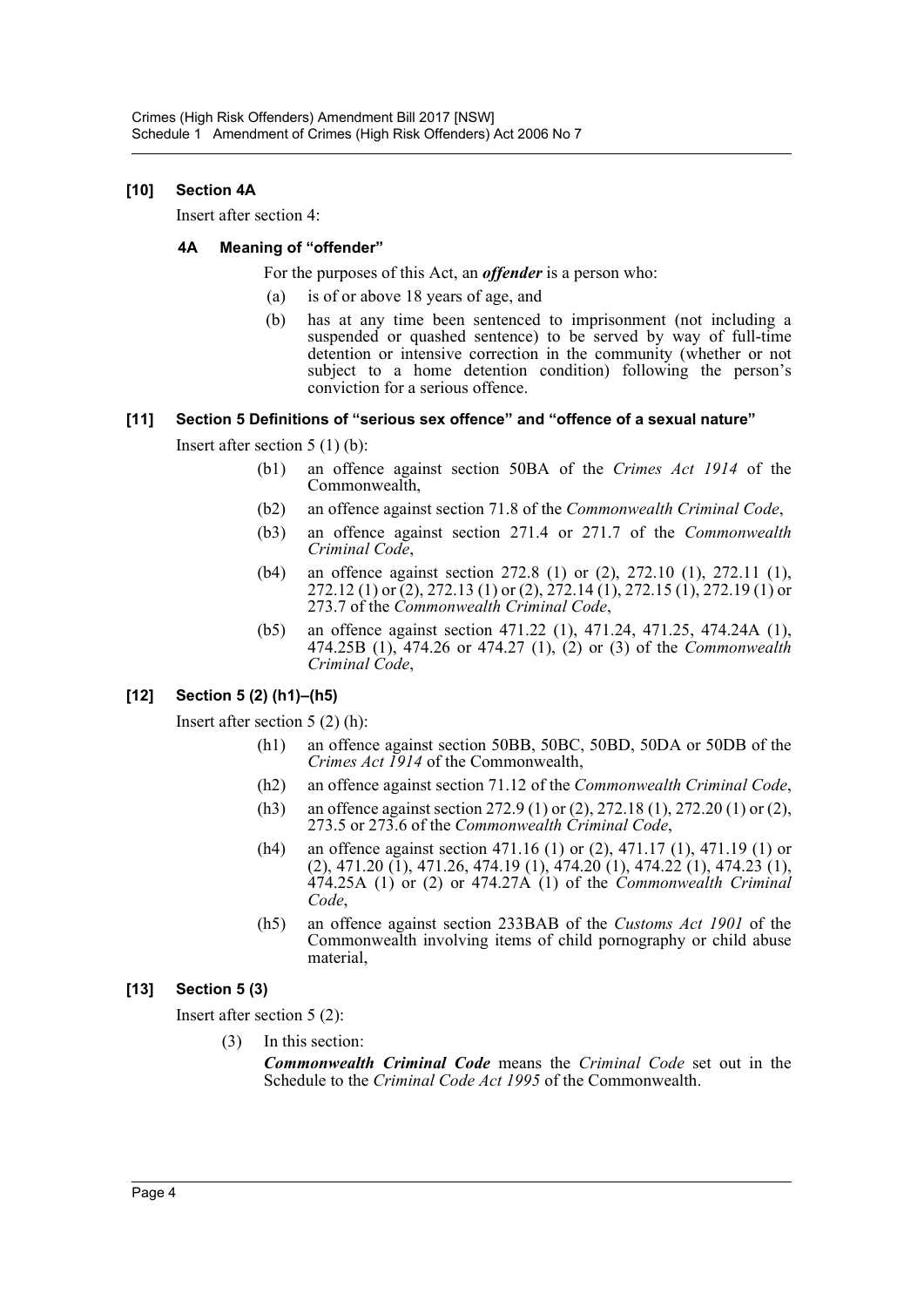## **[14] Part 1A**

Omit the Part. Insert instead:

# **Part 1A Supervision and detention of high risk offenders**

### **5B Making of extended supervision orders—unacceptable risk**

The Supreme Court may make an order for the supervision in the community of a person (an *extended supervision order*) if:

- (a) the person is an offender who is serving (or who has served) a sentence of imprisonment for a serious offence either in custody or under supervision in the community, and
- (b) the person is a supervised offender (within the meaning of section 5I), and
- (c) an application for the order is made in accordance with section 5I, and
- (d) the Supreme Court is satisfied to a high degree of probability that the offender poses an unacceptable risk of committing another serious offence if not kept under supervision under the order.

### **5C Making of continuing detention orders—unacceptable risk**

The Supreme Court may make an order for the continued detention of a person (a *continuing detention order*) if:

- (a) the person is an offender who is serving (or who has served) a sentence of imprisonment for a serious offence either in custody or under supervision in the community, and
- (b) the person is a detained offender or supervised offender (within the meaning of section 13B), and
- (c) an application for the order is made in accordance with section 13B, and
- (d) the Supreme Court is satisfied to a high degree of probability that the person poses an unacceptable risk of committing another serious offence if not kept in detention under the order.

### **5D Determination of risk**

For the purposes of this Part, the Supreme Court is not required to determine that the risk of an offender committing a serious offence is more likely than not in order to determine that there is an unacceptable risk of the person committing such an offence.

### **[15] Section 5I**

Omit sections 5I and 5J. Insert instead:

### **5I Application for extended supervision order**

- (1) An application for an extended supervision order may be made only in respect of a supervised offender.
- (2) A *supervised offender* is an offender who, when the application for the order is made, is in custody or under supervision (referred to in this Part as the offender's *current custody or supervision*):
	- (a) while serving a sentence of imprisonment:
		- (i) for a serious offence, or
		- (ii) for an offence of a sexual nature, or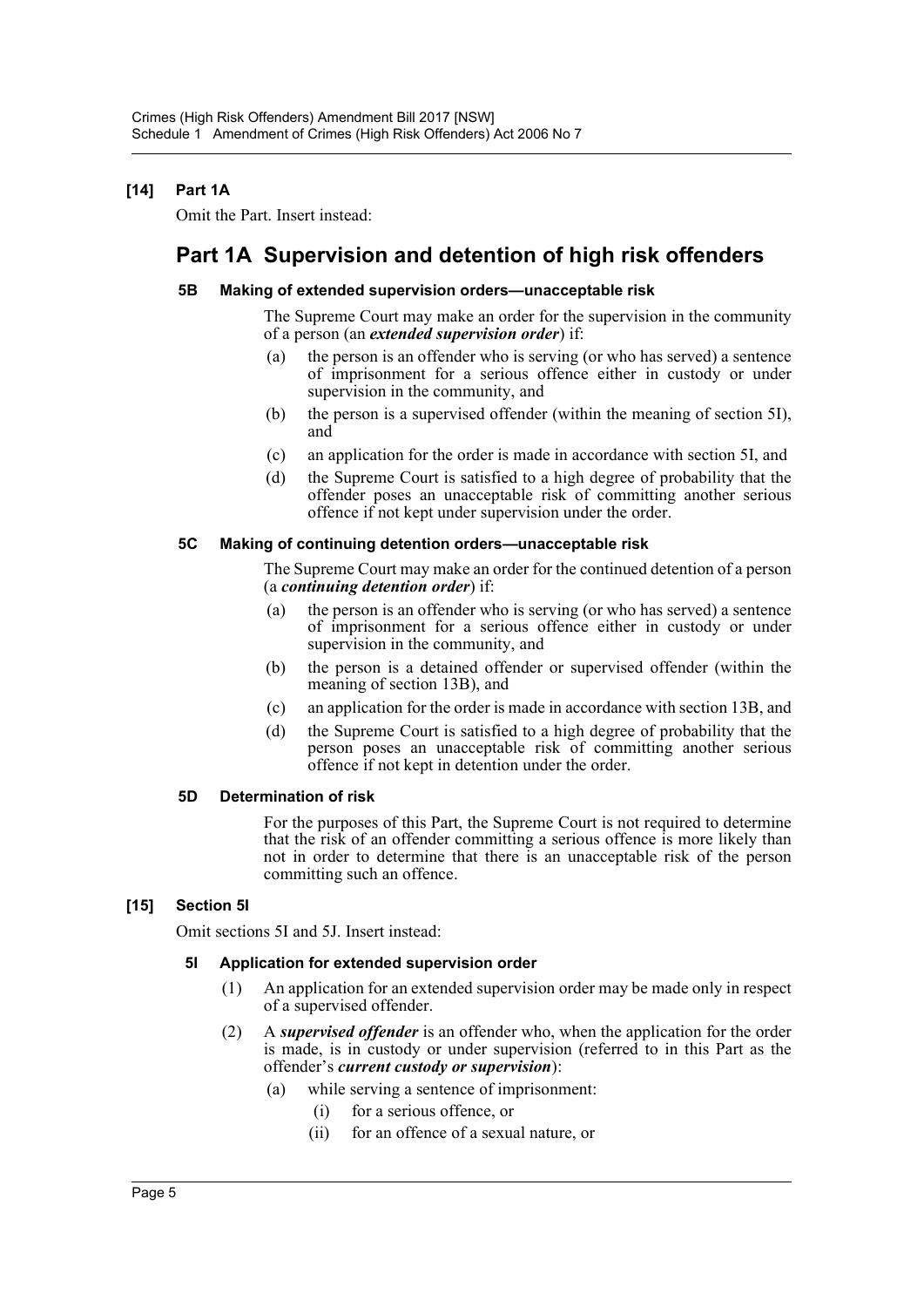- (iii) for an offence under section 12, or
- (iv) for another offence (whether under a law of this State or another Australian jurisdiction) that is being served concurrently or consecutively, or partly concurrently and partly consecutively, with one or more sentences of imprisonment referred to in subparagraph (i), (ii) or (iii), or
- (b) under an existing interim supervision order, extended supervision order, interim detention order or continuing detention order.
- (3) A person is taken to be serving a sentence of imprisonment whether the sentence is being served by way of full-time detention or intensive correction in the community (whether or not subject to a home detention condition) and whether the offender is in custody or on release on parole.

## **[16] Section 6 Requirements with respect to application**

Omit section 6 (1) and (2). Insert instead:

(1) An application for an extended supervision order against an offender may not be made until the last 9 months of the offender's current custody or supervision.

## **[17] Section 6 (3)**

Omit the subsection. Insert instead:

- (3) An application must be supported by documentation:
	- (a) that addresses each of the matters referred to in section  $9(3)$ , and
	- (b) that includes a report (prepared by a qualified psychiatrist, registered psychologist or registered medical practitioner) that assesses the likelihood of the offender committing a serious offence.

### **[18] Section 9 Determination of application for extended supervision order**

Insert after section 9 (1):

(2) In determining whether or not to make an extended supervision order, the safety of the community must be the paramount consideration of the Supreme Court.

### **[19] Section 9 (3)**

Insert "also" after "Supreme Court must".

### **[20] Section 9 (3) (a)**

Omit the paragraph.

### **[21] Section 9 (3) (c) and (d)**

Omit "further relevant offence" wherever occurring. Insert instead "further serious offence".

## **[22] Section 9 (3) (e1) and (e2)**

Insert after section 9 (3) (e):

(e1) options (if any) available if the offender is kept in custody or is in the community (whether or not under supervision) that might reduce the likelihood of the offender re-offending over time,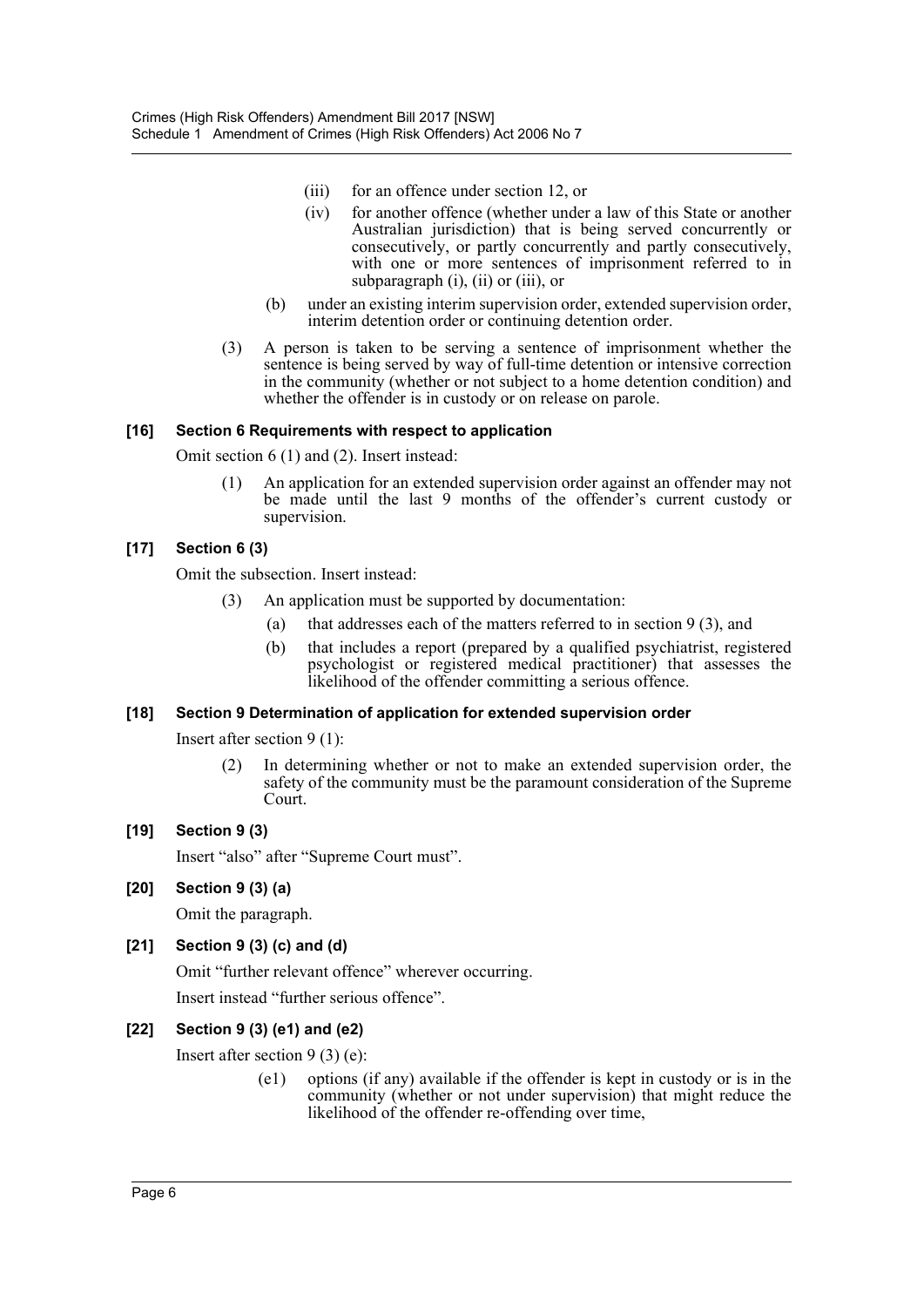(e2) the likelihood that the offender will comply with the obligations of an extended supervision order,

## **[23] Section 9 (3) (f)**

Omit "the level". Insert instead "without limiting paragraph (e2), the level".

### **[24] Section 9 (3) (i)**

Omit the paragraph. Insert instead:

(i) any other information that is available as to the likelihood that the offender will commit a further serious offence.

#### **[25] Section 9 (4)**

Omit the subsection.

#### **[26] Section 10 Term of extended supervision order**

Insert after section 10 (1):

- (1AA) However the Supreme Court may, if an extended supervision order is made in proceedings on an application for a continuing detention order, defer the operation of an extended supervision order for a period of up to 7 days (the *deferral period*) if:
	- (a) the Court considers that it is necessary to detain the offender for the deferral period to enable arrangements to be made for supervision of the offender in the community, and
	- (b) it does not appear to the Court that an interim detention order can be made for the interim detention of the offender.
- (1AB) On the deferral of the operation of an extended supervision order, the Supreme Court may order that the offender concerned be detained for a specified period (not exceeding the deferral period) after the offender's current custody expires.
- (1AC) As soon as practicable after making an order under subsection (1AB) the Supreme Court must issue a warrant for the committal of the offender for the specified period after the offender's current custody expires.
- (1AD) A warrant under subsection (1AC) is sufficient authority for the offender to be kept in custody in accordance with the terms of the warrant.

### **[27] Section 10A**

Omit sections 10A and 10B. Insert instead:

#### **10A Interim supervision order**

The Supreme Court may make an order for the interim supervision of an offender if, in proceedings for an extended supervision order, it appears to the Court:

- (a) that the offender's current custody or supervision will expire before the proceedings are determined, and
- (b) that the matters alleged in the supporting documentation would, if proved, justify the making of an extended supervision order.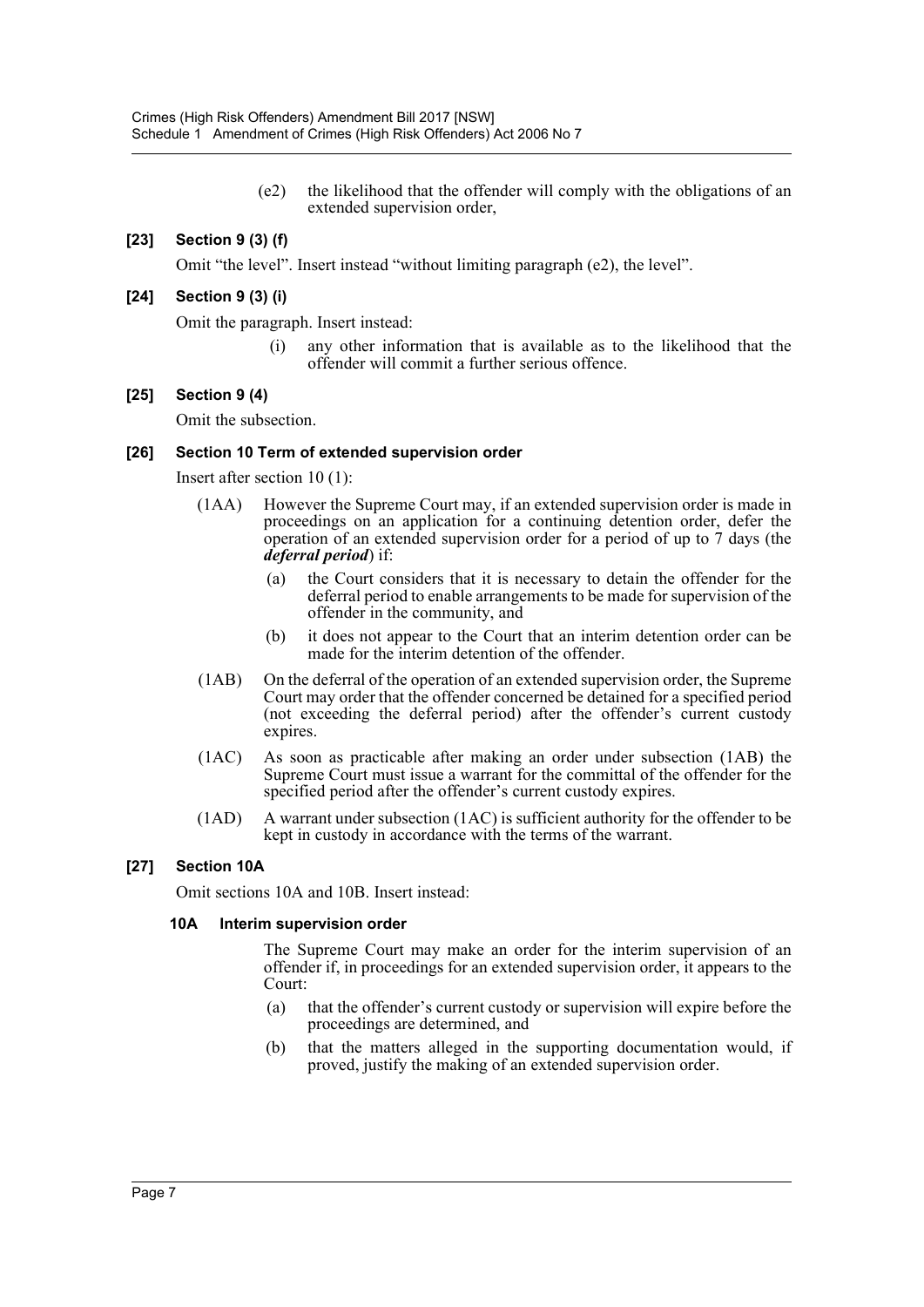## **[28] Section 10C Term of interim supervision order**

Insert after section 10C (1):

- (1AA) However, the Supreme Court may defer the operation of an interim supervision order in relation to an offender who is in current custody for a period of up to 7 days (the *deferral period*) if:
	- (a) the Court considers that it is necessary to detain the offender for the deferral period to enable arrangements to be made for supervision of the offender in the community, and
	- (b) it does not appear to the Court that an interim detention order can be made for the interim detention of the offender.
- (1AB) On the deferral of the operation of an interim supervision order, the Supreme Court may order that the offender concerned be detained for a specified period (not exceeding the deferral period) after the offender's current custody expires.
- (1AC) As soon as practicable after making an order under subsection (1AB) the Supreme Court must issue a warrant for the committal of the offender for the specified period after the offender's current custody expires.
- (1AD) A warrant under subsection (1AC) is sufficient authority for the offender to be kept in custody in accordance with the terms of the warrant.

## **[29] Section 13B**

Omit sections 13B and 13C. Insert instead:

## **13B Application for continuing detention order**

- (1) An application for a continuing detention order may be made only in respect of:
	- (a) a detained offender, or
	- (b) a supervised offender.
- (2) A *detained offender* is an offender who, when the application for a continuing detention order is made, is in custody (referred to in this Part as the offender's *current custody*):
	- (a) while serving a sentence of imprisonment:
		- (i) for a serious offence, or
		- (ii) for an offence of a sexual nature, or
		- (iii) for an offence under section 12, or
		- (iv) for another offence which is being served concurrently or consecutively, or partly concurrently and partly consecutively, with one or more sentences of imprisonment (whether under a law of this State or another Australian jurisdiction) referred to in subparagraph (i), (ii) or (iii), or
	- (b) under an existing continuing detention order, emergency detention order or interim detention order.
- (3) An application for a continuing detention order in respect of a detained offender may not be made more than 9 months before:
	- (a) the end of the offender's total sentence, or
	- (b) the expiry of the existing continuing detention order, as appropriate.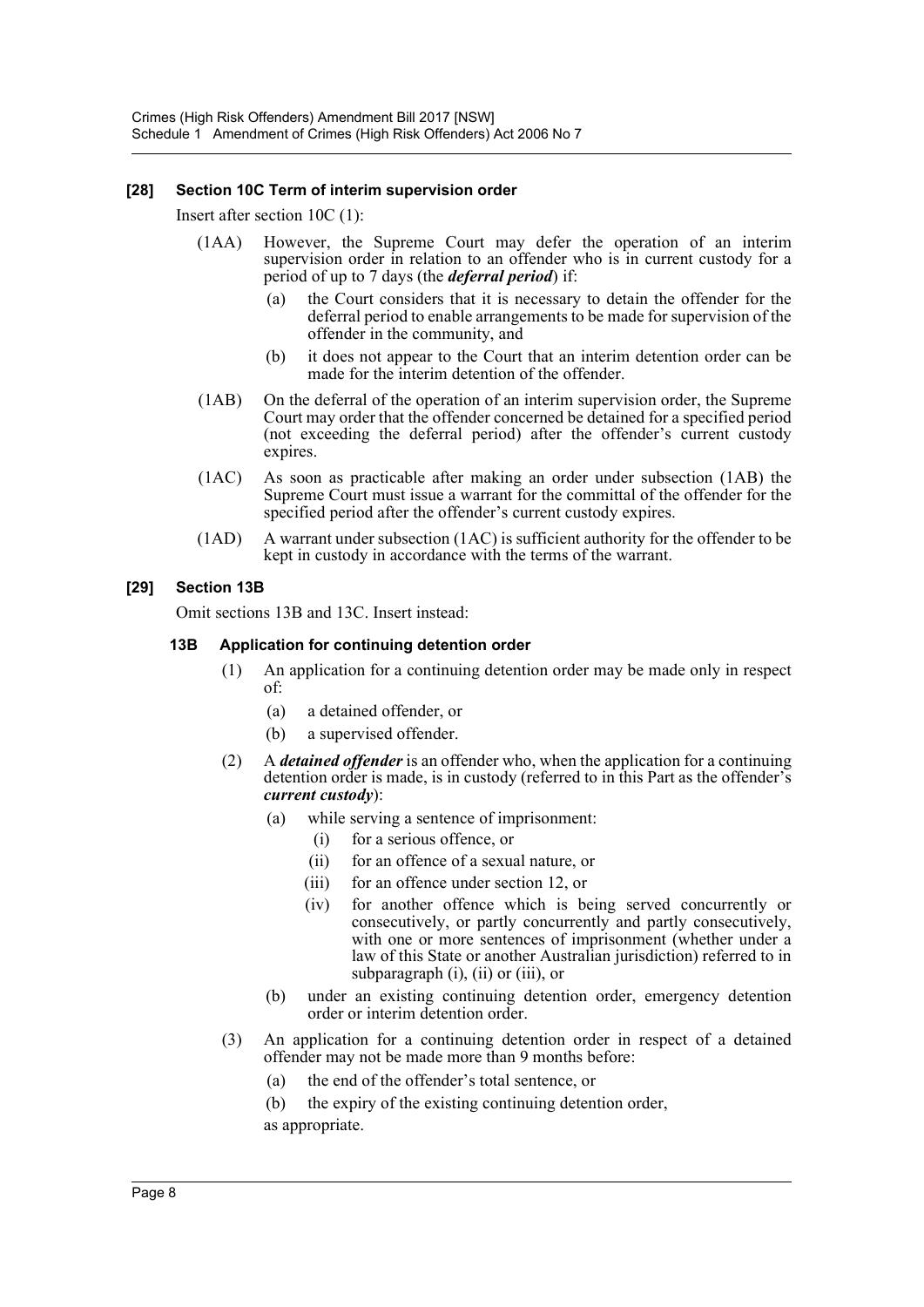- (4) A *supervised offender* is an offender who, when the application for a continuing detention order is made, is an offender in lawful custody or under supervision:
	- (a) under an extended supervision order or an interim supervision order who:
		- (i) has been found guilty of an offence under section 12 in respect of that order, or
		- (ii) because of altered circumstances, poses an unacceptable risk of committing a serious offence if the continuing detention order is not made, or
	- (b) whose obligations under an extended supervision order or an interim supervision order have been suspended, or
	- (c) under an interim detention order.
- (5) An application in respect of a supervised offender who is serving a sentence of imprisonment may not be made more than 9 months before the end of the person's total sentence.
- (6) The Supreme Court must not make a continuing detention order on an application referred to in subsection (4) (a) (ii) unless it is satisfied that circumstances have altered since the making of the extended supervision order or interim supervision order and those altered circumstances mean that there is an unacceptable risk of the offender committing a serious offence if the continuing detention order is not made.
- (7) Without limiting the matters that the Supreme Court may take into account for the purposes of subsection (6), it may take into account the failure to comply, or an allegation that the supervised offender has failed to comply, with any requirement of an extended supervision order or interim supervision order.

### **[30] Section 14 Requirements with respect to application**

Omit section 14 (1).

### **[31] Section 14 (3)**

Omit the subsection. Insert instead:

- (3) An application for a continuing detention order must be supported by documentation:
	- (a) that addresses each of the matters referred to in section 17 (4), and
	- (b) that includes a report (prepared by a qualified psychiatrist, registered psychologist or registered medical practitioner) that assesses the likelihood of the offender committing a further serious offence.

### **[32] Section 17 Determination of application for continuing detention order**

Insert after section 17 (1):

(2) In determining whether or not to make a continuing detention order or extended supervision order, the safety of the community must be the paramount consideration of the Supreme Court.

### **[33] Section 17 (4)**

Insert "also" after "Supreme Court must".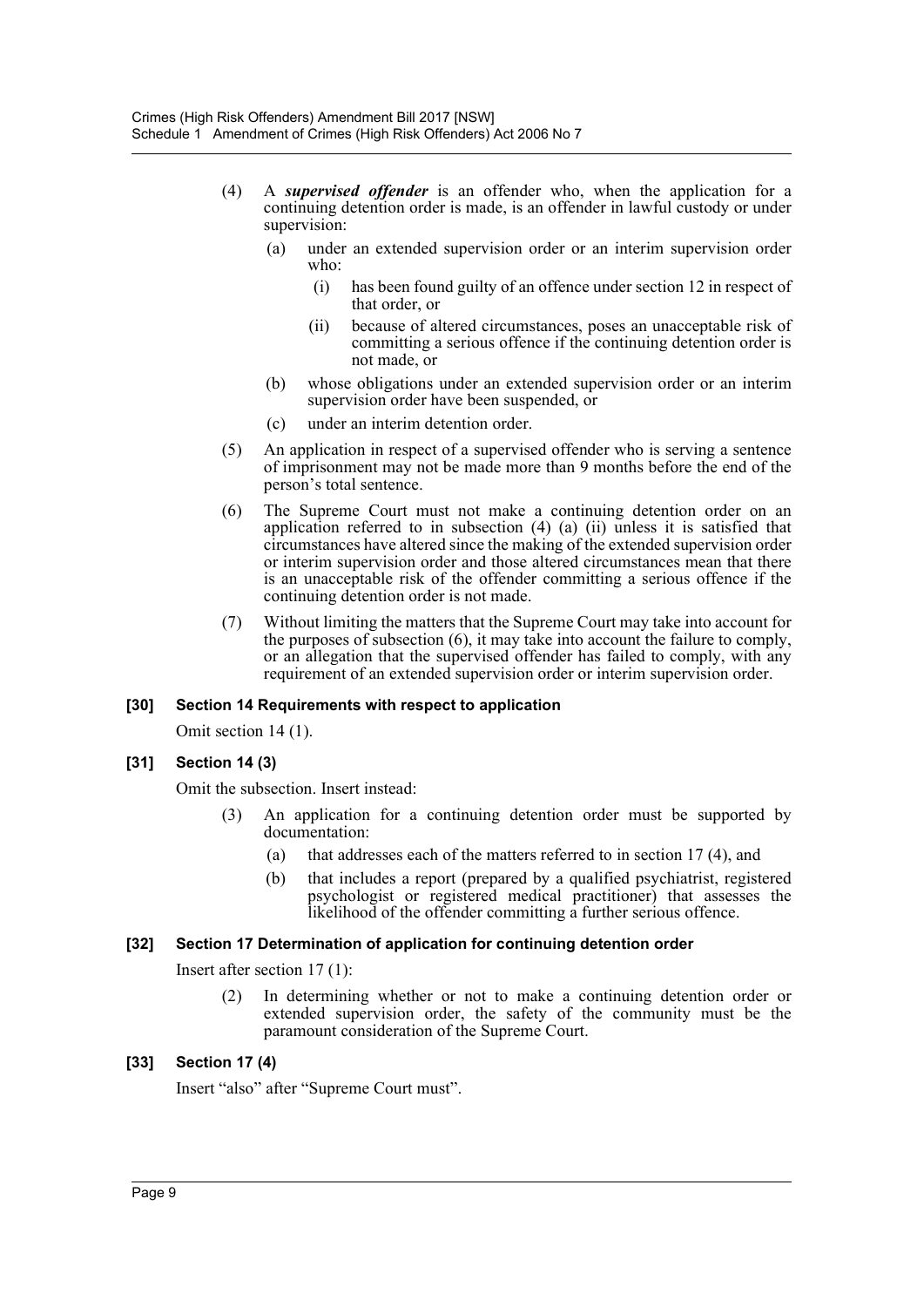## **[34] Section 17 (4) (a)**

Omit the paragraph.

## **[35] Section 17 (4) (c) and (d)**

Omit "further relevant offence" wherever occurring.

Insert instead "further serious offence".

## **[36] Section 17 (4) (e1) and (e2)**

Insert after section 17 (4) (e):

- (e1) if the offender is kept in custody or is in the community (whether or not under supervision)—any options available that might reduce the likelihood of the offender re-offending over time,
- (e2) whether it is satisfied that the offender is likely to comply with the obligations of an extended supervision order,

## **[37] Section 17 (4) (f)**

Omit "the level". Insert instead "without limiting paragraph (e2), the level".

## **[38] Section 17 (4) (i)**

Omit the paragraph. Insert instead:

(i) any other information that is available as to the likelihood that the offender will commit a further serious offence,

## **[39] Section 17 (4) (k)**

Omit the paragraph. Insert instead:

(k) in the case of an application made on the basis that circumstances have altered since the making of an extended supervision order or interim supervision order against the offender—whether circumstances have altered since the making of the order and whether those altered circumstances mean that the risk of the offender committing a serious offence would be unacceptable unless a continuing detention order were made.

## **[40] Section 17 (5)**

Omit the subsection. Insert instead:

(5) In determining whether or not to make a continuing detention order, the Supreme Court is not to consider the ability to take action for a breach of the order in relation to whether there is an unacceptable risk of the offender committing further serious offences.

## **[41] Section 18 Term of continuing detention order**

Omit "supervised sex offender or supervised violent offender" from section 18 (1A). Insert instead "supervised offender (within the meaning of section 13B (4))".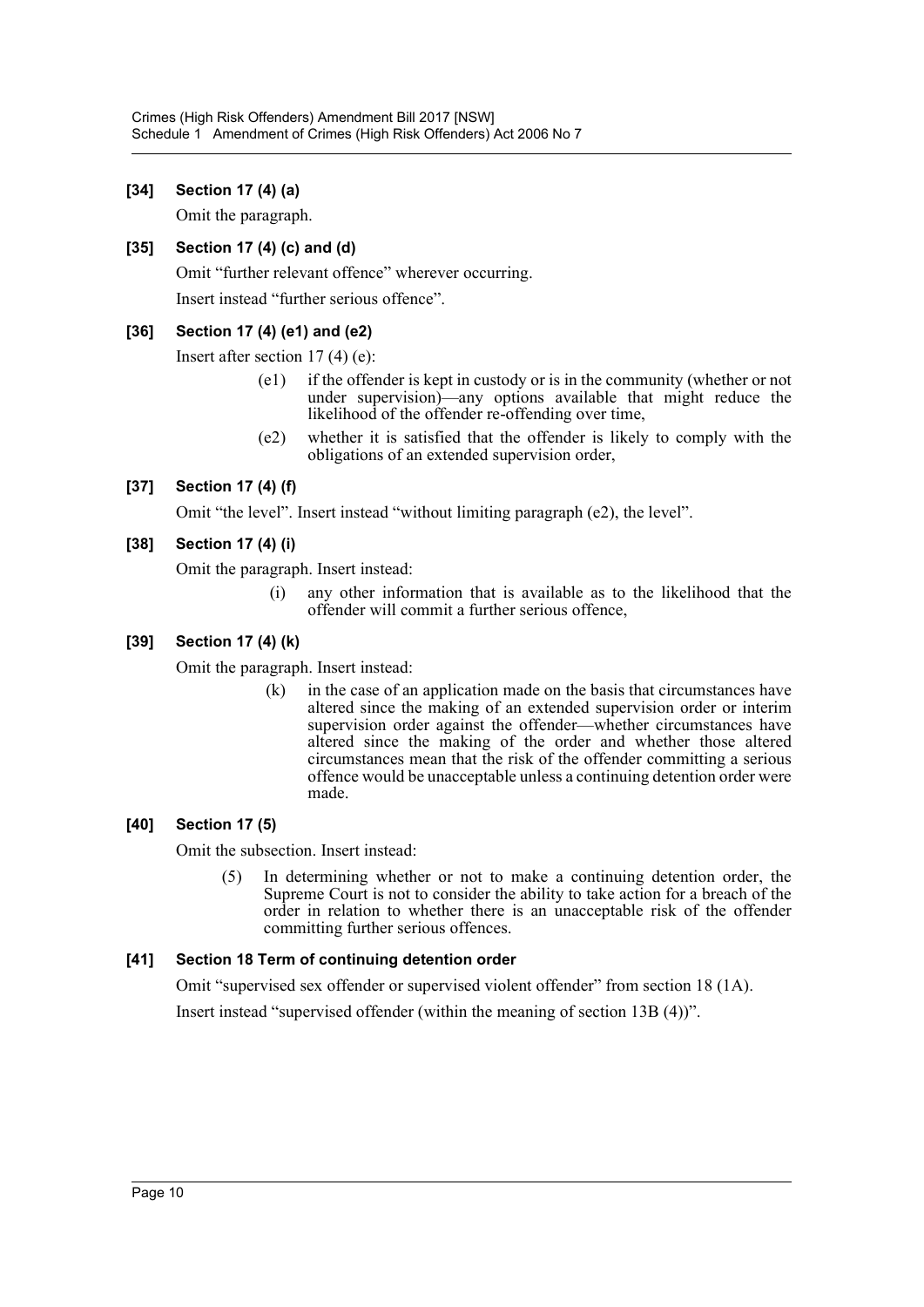## **[42] Section 18A**

Omit sections 18A and 18B. Insert instead:

#### **18A Interim detention order**

The Supreme Court may make an order for the interim detention of an offender if, in proceedings on an application for a continuing detention order, it appears to the Court:

- (a) that the offender's current custody (if any) will expire before the proceedings are determined, and
- (b) that the matters alleged in the supporting documentation would, if proved, justify the making of an extended supervision order or continuing detention order.

### **[43] Section 18C Term of interim detention order**

Omit section 18C (1). Insert instead:

- (1) An interim detention order in respect of an offender commences on the day fixed in the order for its commencement (or, if no such day is fixed, as soon as it is made) and expires:
	- (a) at the end of such period (not exceeding 28 days from the day on which it commences) as is specified in the order, or
	- (b) if the order is suspended for any period—the period specified in paragraph (a) plus each period during which the order is suspended, or
	- (c) on the commencement of an extended supervision order made in respect of the offender.

## **[44] Section 18C (1A)**

Insert after section 18C (1):

(1A) An offender's custody under an interim detention order is suspended during any period the offender is in lawful custody, whether under this or any other Act or law.

### **[45] Section 18CA Ex parte application for emergency detention order**

Omit "cannot be provided with adequate supervision under the extended supervision order or interim supervision order" from section 18CA (1).

Insert instead "poses an unacceptable and imminent risk of committing a serious offence if the emergency detention order is not made".

## **[46] Section 18CB Making of emergency detention orders**

Omit section 18CB (1). Insert instead:

(1) The Supreme Court may make an emergency detention order if it appears to the Court that the matters alleged in support of the application for the order would, if proved, establish that because of altered circumstances, the offender poses an unacceptable and imminent risk of committing a serious offence if the emergency detention order is not made.

### **[47] Section 18CC Requirements with respect to application**

Omit "of or above the rank of Assistant Commissioner".

Insert instead "of the rank of Assistant Commissioner".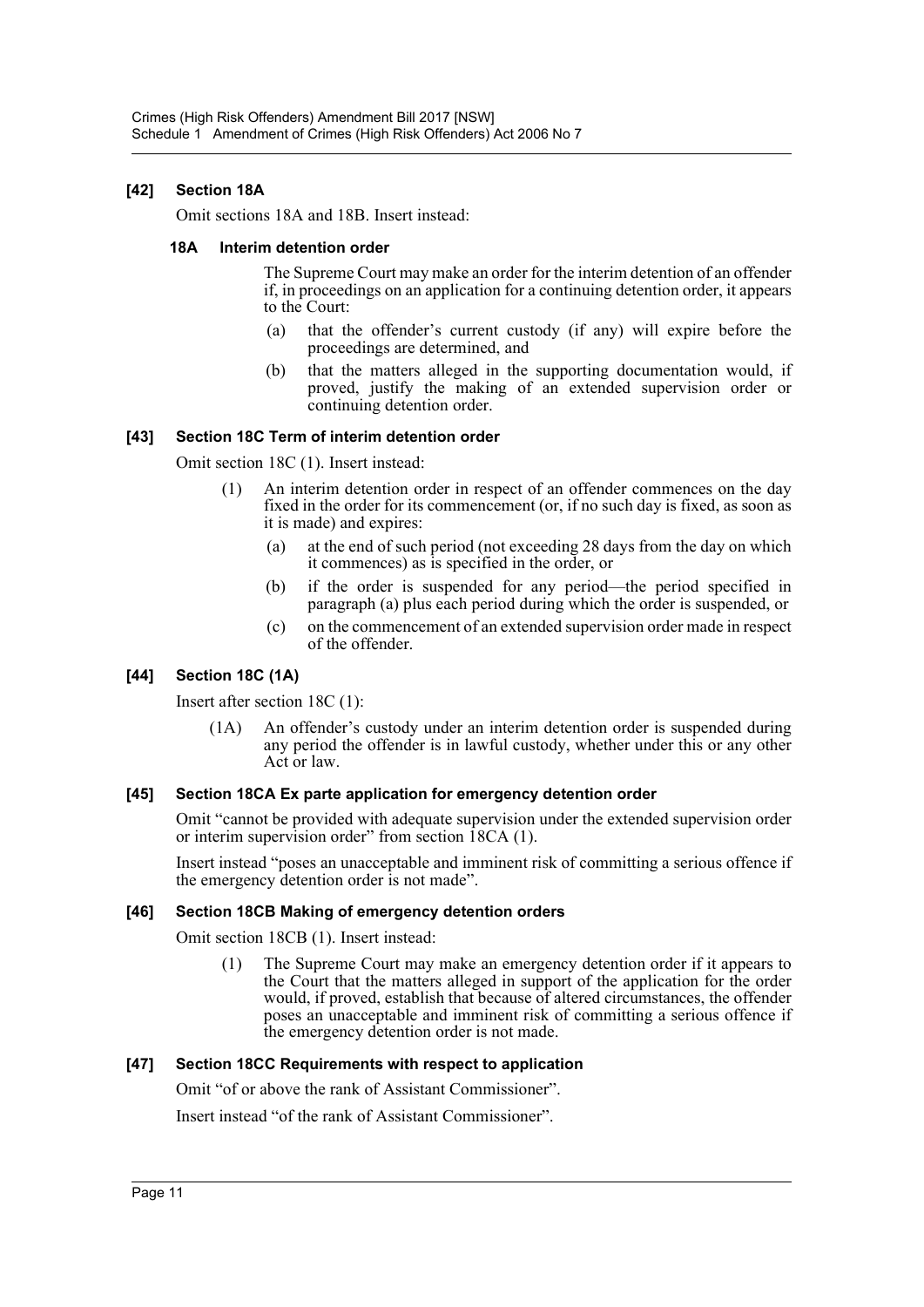## **[48] Section 18CC (b) and (c)**

Omit the paragraphs. Insert instead:

- (b) the reasons why because of the altered circumstances the extended supervision order or interim supervision order to which the offender is currently subject will not prevent the offender from posing an unacceptable and imminent risk of committing a serious offence,
- (c) the reasons why there are no other practicable and available means of ensuring that the offender does not pose an imminent risk of committing a serious offence (other than detention).

## **[49] Section 18CC (2)**

Insert at the end of section 18CC:

- (2) The State:
	- (a) must notify the Legal Aid Commission of New South Wales in writing when a decision is made to file an application in the Supreme Court for an emergency detention order in respect of an offender, and
	- (b) if requested to do so by the Commission—is to supply the Commission with a copy of the application and supporting affidavit.

### **[50] Section 18CD Term of emergency detention order**

Omit section 18CD (1). Insert instead:

(1) An emergency detention order can be made to have effect for no longer than is reasonably necessary to enable action to be taken under this Act to ensure that the risk of the offender committing a serious offence is not unacceptable.

### **[51] Section 21A Victim statements**

Insert "(or, if the application concerned is for an emergency detention order, as are practicable in the circumstances)" after "reasonable" in section 21A (1).

### **[52] Section 21A (2)**

Omit the subsection. Insert instead:

- (2) The notice must inform the person that the person may make a statement orally before the Supreme Court, or provide a statement in writing, about:
	- (a) the person's views about the order and any conditions to which the order may be subject, and
	- (b) any other matters prescribed by the regulations.

### **[53] Section 21A (3A)**

Insert after section 21A (3):

(3A) A statement in writing must be provided before the date specified in the notice.

### **[54] Section 21A (4)**

Insert "in writing" after "statement".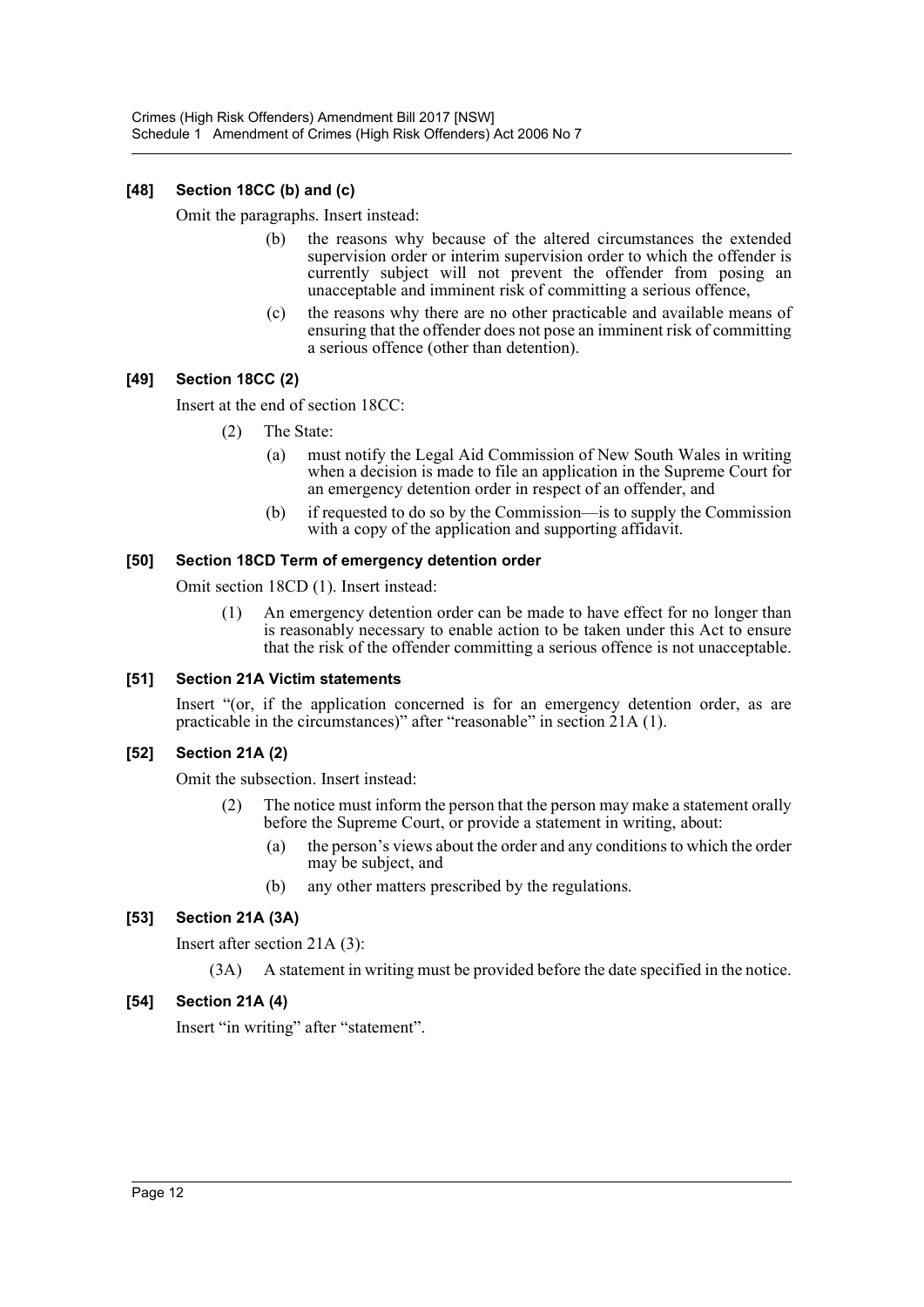## **[55] Section 21A (4A)–(4C)**

Insert after section 21A (4):

- (4A) An oral statement may be made at such time during the proceedings on the application before the Supreme Court makes its decision on the application as the Supreme Court determines.
- (4B) The Supreme Court is to hear an oral statement in the absence of the offender unless the person giving the statement consents to the offender being present.
- (4C) The Supreme Court may arrange for an oral statement to be made by way of closed circuit television.

### **[56] Section 21A (6)**

Insert "(other than one given in the presence of the offender in accordance with subsection 4B)" after "statement" where firstly occurring.

#### **[57] Section 21A (8), definition of "victim"**

Omit the definition. Insert instead:

*victim* of an offender means a victim who is recorded on the Victims Register in respect of the offender for the purposes of section 256 (2) (b) of the *Crimes (Administration of Sentences) Act 1999*.

#### **[58] Section 24AC Functions of Assessment Committee**

Omit "sex offenders and violent" from section 24AC (a).

### **[59] Section 24AC (b)**

Omit "assessment and management of high risk offenders".

Insert instead "assessment and management of offenders who are subject to this Act".

### **[60] Section 24AF Inter-agency co-operation**

Omit "assessment and management of high risk offenders" from section 24AF (1).

Insert instead "assessment and management of offenders who are subject to this Act".

### **[61] Section 25 Provision of certain information to Attorney General**

Insert "financial circumstances," after "behaviour," wherever occurring in section 25 (1) and (2A).

### **[62] Section 25 (2)**

Omit the maximum penalty. Insert instead:

Maximum penalty: 100 penalty units in the case of a corporation and 100 penalty units, or imprisonment for 2 years, or both, in any other case.

### **[63] Section 25 (2B)**

Insert after section 25 (2A):

(2B) The Attorney General may request a person in another jurisdiction to provide to the Attorney General any document, report or other information in that person's possession, or under that person's control, that relates to the behaviour, financial circumstances or physical or mental condition of any offender.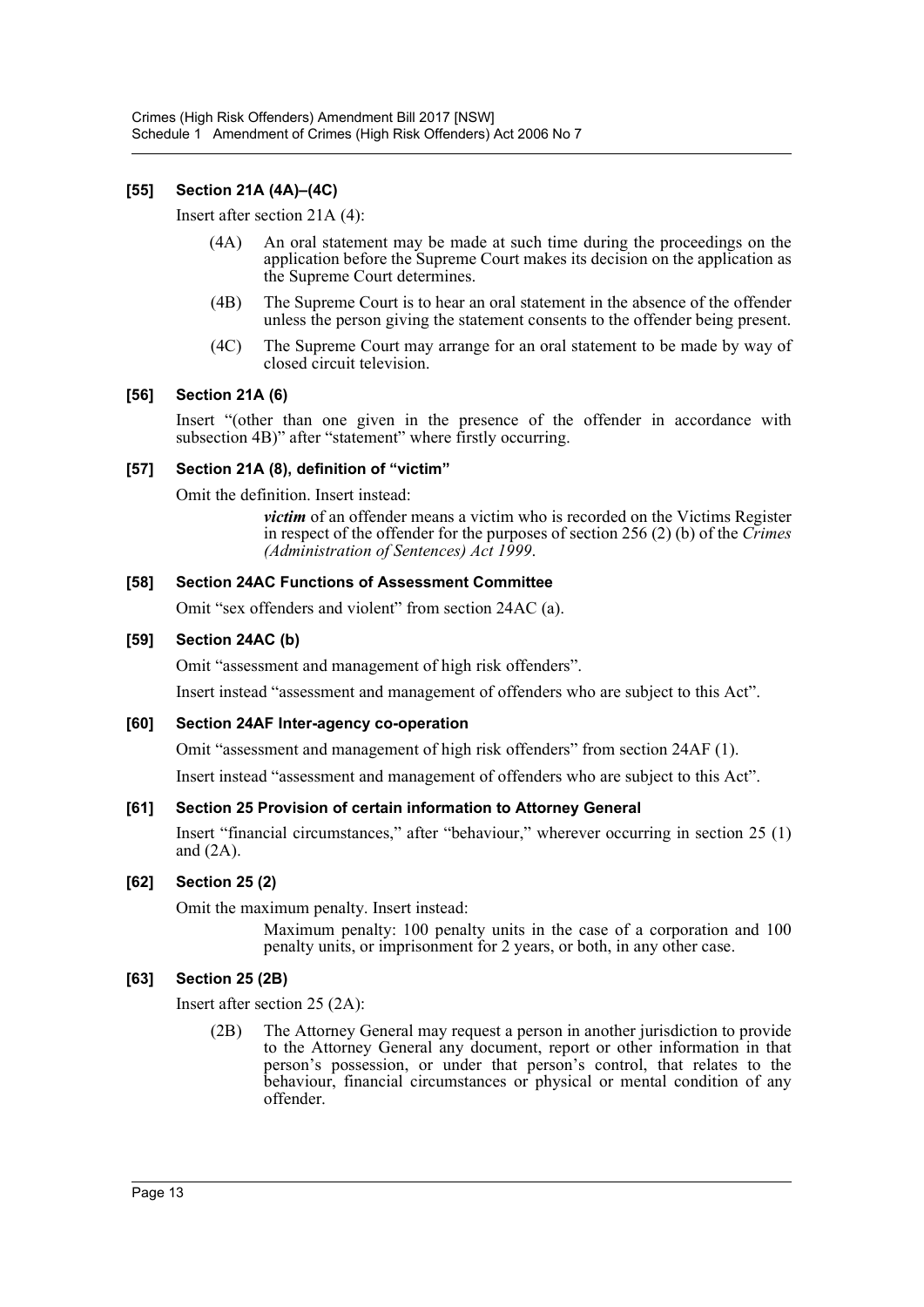## **[64] Section 25 (3)**

Omit "subsection (1) or (2A)". Insert instead "subsection (1), (2A) or (2B)".

#### **[65] Section 25C Offenders to be warned about application of Act**

Omit section 25C (1). Insert instead:

(1) A court that sentences a person for a serious offence is to cause the person to be advised of the existence of this Act and of its application to the offence unless the person is not present at the time of sentencing.

### **[66] Section 25D**

Insert after section 25C:

#### **25D Disclosure and use of application documentation**

(1) In this section:

*disclose* an expert report includes the following:

- (a) to make available,
- (b) to disclose copies, contents or descriptions of the report.

*expert report* concerning an offender means a report prepared as referred to in section  $\widehat{6}(3)$  or 14 (3), or received from persons appointed under section 7 (4) or 15 (4), concerning an offender who is the subject of an application for an extended supervision order or continuing detention order.

*use* of an expert report includes use of copies, contents or descriptions of that report.

- (2) The State may disclose an expert report concerning an offender:
	- (a) to a corrective services officer or any other person responsible for the supervision (whether in custody or in the community), treatment or risk assessment of the offender for use solely in providing rehabilitation, care or treatment of the offender, and
	- (b) to any person in connection with the exercise of the person's functions under this Act.
- (3) An expert report concerning an offender may be disclosed and used in any proceedings in respect of the offender if the court determines that:
	- (a) the proceedings are closely related to the proceedings under section 7 or 15 in which the expert report was used, and
	- (b) it is in the public interest, and
	- (c) the information would inform the court about the history of the offender's mental state with respect to his or her offending.
- (4) The disclosure and use of an expert report for a purpose referred to in subsection (2) or (3) is permitted despite this Act or any other law to the contrary or any duty of confidentiality concerning the expert report.
- (5) This section does not authorise the further disclosure of an expert report by the person to whom it was disclosed in accordance with this section.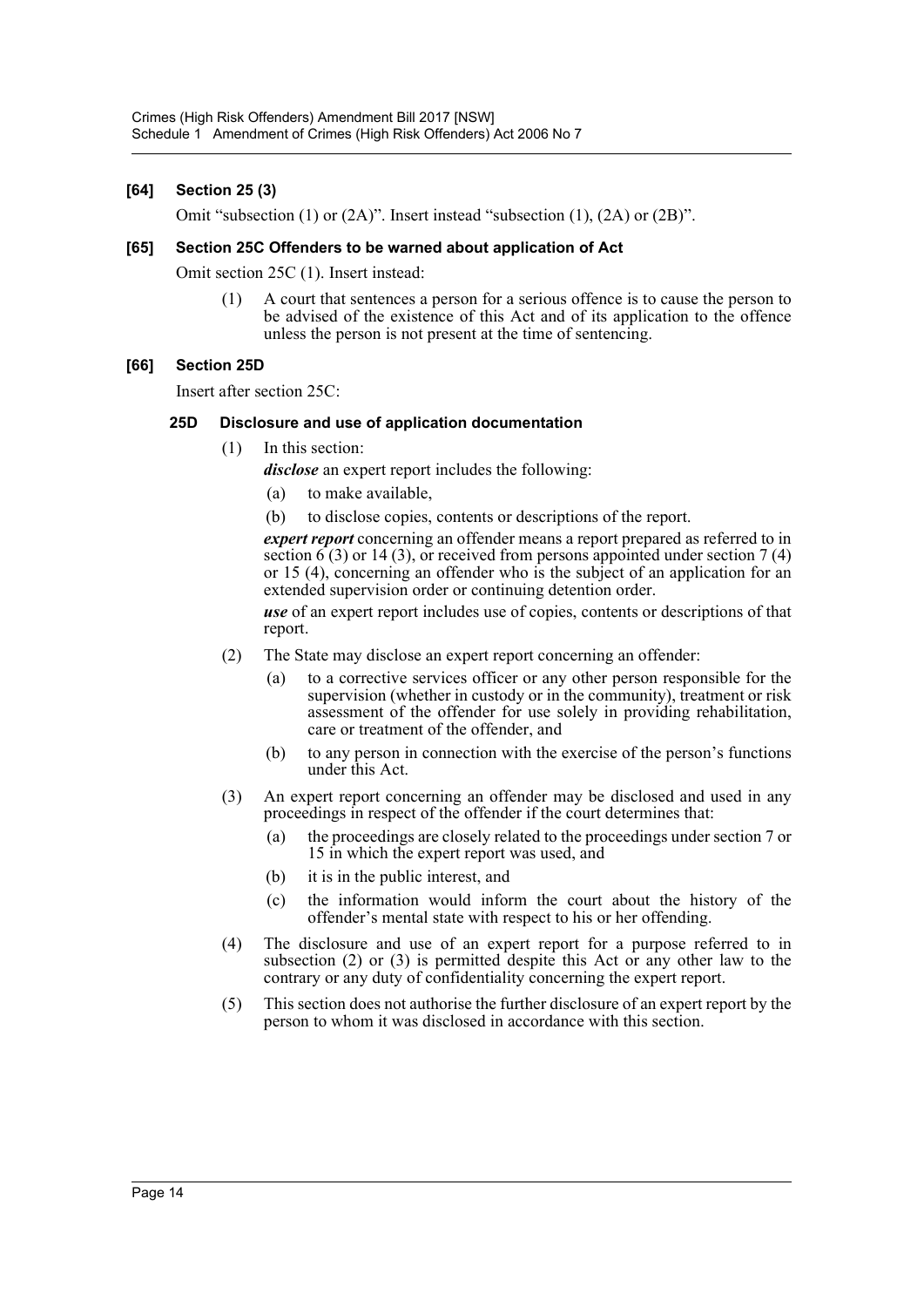## **[67] Section 28A**

Insert after section 28:

#### **28A Evidentiary certificates**

A certificate issued by the Commissioner of Corrective Services NSW that states that an extended supervision order imposed on a specified offender was suspended under section 10 and the date of the expiry of the order in accordance with that section is admissible in any legal proceedings and is evidence of the facts so stated.

### **[68] Schedule 2 Savings, transitional and other provisions**

Insert after Part 9:

# **Part 10 Provisions consequent on enactment of Crimes (High Risk Offenders) Amendment Act 2017**

## **16 Definition**

In this Part: *amending Act* means the *Crimes (High Risk Offenders) Amendment Act 2017*.

### **17 Extension of scheme**

The amendments made to this Act by the amending Act extend:

- (a) to offences (of this or any other jurisdiction) committed before the commencement of the amendments, and
- (b) to an offender serving a sentence of imprisonment that commenced before the commencement of the amendments, and
- (c) to persons subject to an extended supervision order, interim supervision order, continuing detention order or interim detention order immediately before the commencement of the amendments.

### **18 Victim statements**

Section 21A, as in force immediately before its amendment by the amending Act, continues to apply in respect of any notice given or required to be given under that section and any victim statement received by the Supreme Court before the commencement of the amendments.

### **19 Applications**

- (1) An application duly made under Part 2 or 3 of this Act as in force immediately before the amendments made to provisions of those Parts by the amending Act is taken to have been duly made under those Parts as amended.
- (2) The amendments made by the amending Act apply to and in respect of proceedings in relation to an application made under Part 2 or 3 of this Act but not determined before the commencement of the amendments.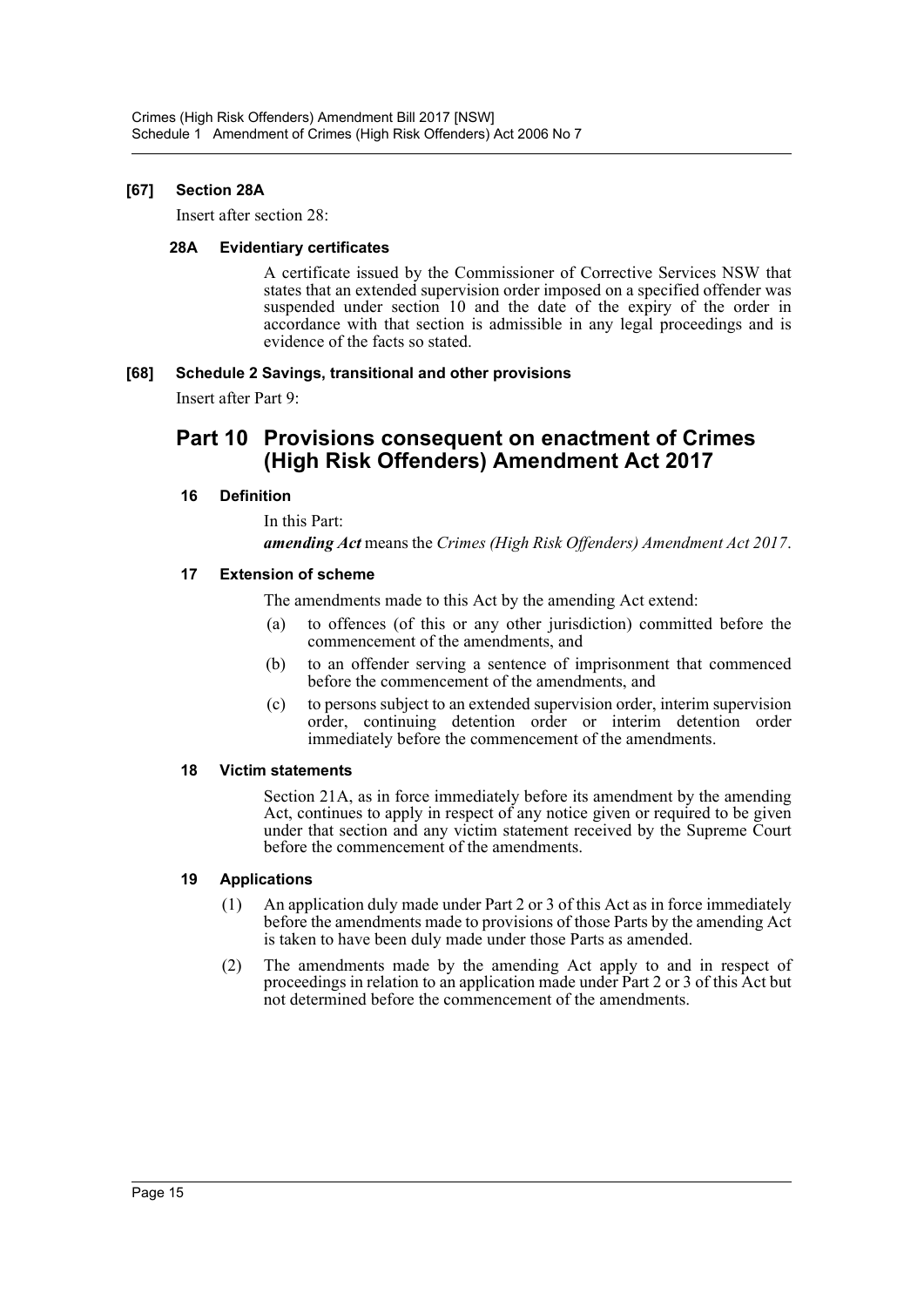# <span id="page-16-0"></span>**Schedule 2 Amendment of other Acts**

## **2.1 Crimes (Administration of Sentences) Act 1999 No 93**

#### **[1] Section 135 General duty of Parole Authority relating to release of offender (as inserted by the Parole Legislation Amendment Act 2017)**

Insert after section 135 (3) (h) and renumber section 135 (3) (i) as section 135 (3) (j):

(i) that an application for an extended supervision order or continuing detention order in respect of the offender has been made under the *Crimes (High Risk Offenders) Act 2006* that has not been determined,

## **[2] Section 135 (4) (as inserted by the Parole Legislation Amendment Act 2017)**

Omit "(i)". Insert instead "(j)".

## **[3] Section 135 (as inserted by the Parole Legislation Amendment Act 2017)**

Insert after section 135 (6) and renumber section 135 (7) and (8) as section 135 (8) and (9), respectively:

(7) The Parole Authority must not have regard to the fact that an application for an extended supervision order or continuing detention order in respect of the offender may be made under the *Crimes (High Risk Offenders) Act 2006*.

## **[4] Section 256 Victims Register**

Omit section 256 (2). Insert instead:

- (2) There are to be recorded in the Victims Register:
	- (a) the names of victims of offenders within the meaning of this Act who have requested that they be given notice of the possible parole of the offender concerned, and
	- (b) the names of victims of high risk offenders who have requested that they be given notice if an application for an order is made in respect of the high risk offender concerned under the *Crimes (High Risk Offenders) Act 2006*.

### **[5] Section 256 (4)**

Insert "or the *Crimes (High Risk Offenders) Act 2006*" after "this Act" wherever occurring.

## **[6] Section 256 (4AA)**

Insert after section 256 (4):

(4AA) A regulation under subsection (4) must not be inconsistent with section 21A of the *Crimes (High Risk Offenders) Act 2006*.

## **[7] Section 256 (5)**

Omit the subsection. Insert instead:

(5) For the purposes of this section:

*high risk offender* means an offender referred to in paragraph (b) or (c) of the definition of *victim*.

*offence of a sexual nature* means an offence of a sexual nature within the meaning of the *Crimes (High Risk Offenders) Act 2006*.

*serious offence* means a serious offence within the meaning of the *Crimes (High Risk Offenders) Act 2006*.